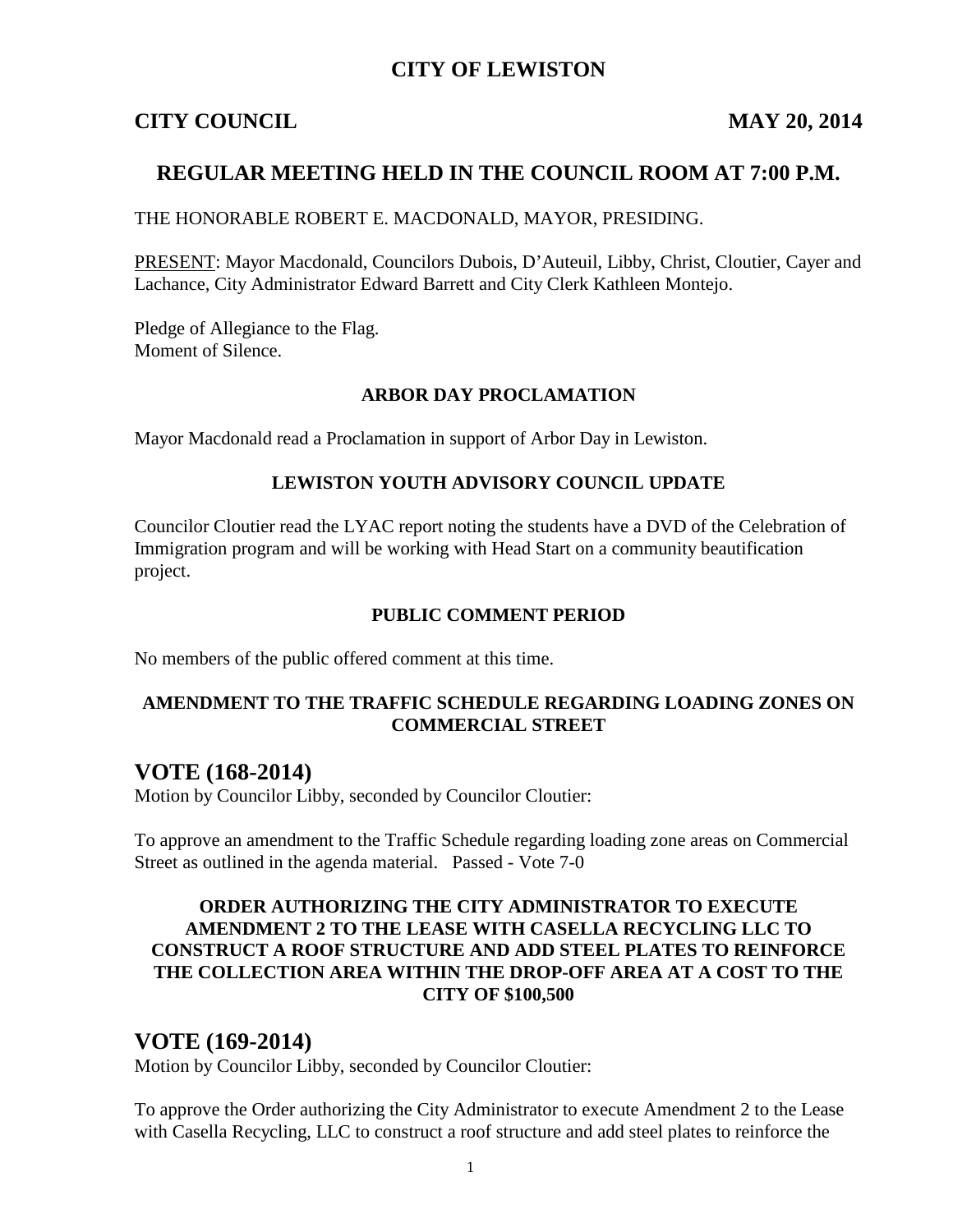collection area within the drop-off area at a cost to the City of \$100,500:

Whereas, on February 25, 2013 the City of Lewiston and Casella Recycling, LLC entered into a lease agreement to lease certain property to allow Casella to establish a Materials Recycling Facility ("MRF"); and

Whereas, both parties have met the obligations on the lease to date and Casella continues to make progress toward establishing the MRF; and

Whereas, as planning for the facility has progressed, the City has to construct a protective roof structure over a portion of the drop-off area to accommodate relocation of operations from the property Casella will occupy as part of the lease; and

Whereas, the City Council authorized funds to perform this (and other associated work) totaling \$310,000 as part of the FY2014 Lewiston Capital Improvement Program Bond Issue Order at their meeting on June 4, 2013; and

Whereas, because of the proximity of the area to where Casella's contractor will be working makes sense to use the same contractor to perform the work to avoid problems and conflicts; and

Whereas, the City negotiated the scope and price of the work with the contractor performing the work for Casella and this is within the budgeted amount approved by the City Council;

Now, therefore, be it Ordered by the City Council of the City of Lewiston that the City Administrator is authorized execute an amendment to the Lease agreement to construct a roof structure and add steel plates to reinforce the collection area within the drop-off area at a cost to the City of \$100,500.

Passed - Vote 7-0

#### **ORDER AUTHORIZING THE CITY ADMINISTRATOR TO EXECUTE AN EASEMENT WITH THE LEWISTON HOUSE OF PIZZA TO ALLOW PLACEMENT OF A DUMPSTER ON CITY PROPERTY**

# **VOTE (170-2014)**

Motion by Councilor Libby, seconded by Councilor Cloutier:

To approve the Order authorizing the City Administrator to execute an easement with the Lewiston House of Pizza to allow placement of a dumpster on city property:

Whereas, the City and the owner of the Lewiston House of Pizza agree that the current location of a dumpster on House of Pizza property will become inappropriate given the improvements the City is undertaking on the property immediately adjacent to the dumpster location; and

Whereas, a more suitable location for the dumpster has been identified on other City owned property in the immediate vicinity;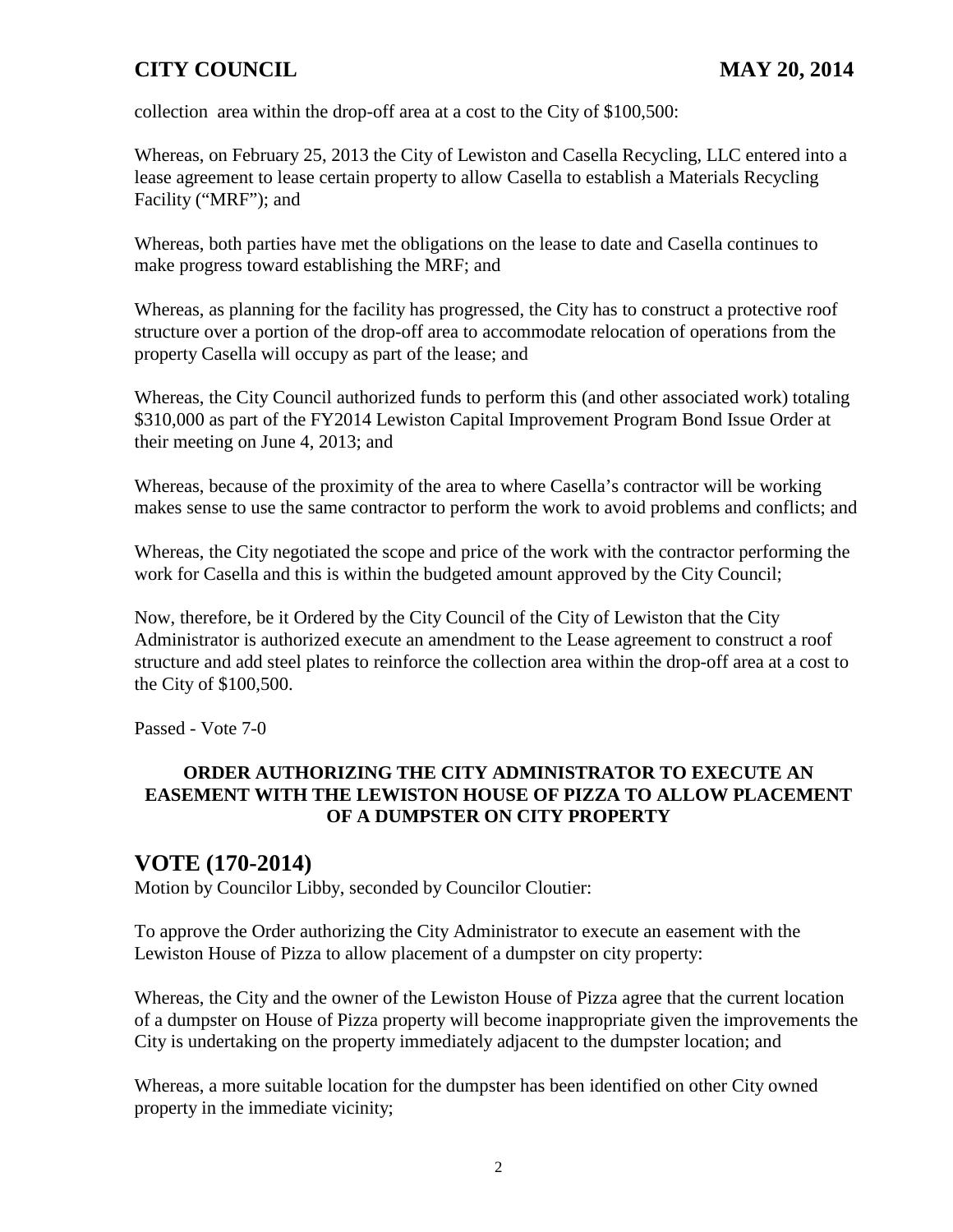Now, therefore, be It Ordered by the City Council of the City of Lewiston that the City Administrator is hereby authorized to execute an Easement with the Lewiston House of Pizza to allow placement of a dumpster on City property located at 87 Lincoln Street.

Passed - Vote 7-0

#### **ORDER AUTHORIZING THE CITY ADMINSTRATOR TO ENTER INTO A JOINT DEVELOPMENT AGREEMENT WITH AGORA, LLC REGARDING REDEVELOPMENT OF THE FORMER ST. PATRICK'S CHURCH**

# **VOTE (171-2014)**

Motion by Councilor Libby, seconded by Councilor Cloutier:

To approve the Order authorizing the City Administrator to enter into a Joint Development Agreement with AGORA LLC regarding redevelopment of the former St. Patrick's Church:

Whereas, St. Patrick Church was closed by the Roman Catholic Diocese of Portland in 2009 and has remained vacant and unused since then; and

Whereas, this property includes a number of structures that have been designated as contributing structures within the Kennedy Park Historic District; and

Whereas, the property is located in the City's downtown in proximity to parks, libraries, residences, and businesses, and vacancy and disrepair of the property would have a deleterious impact on the economic vitality of the City; and

Whereas, AGORA LLC acquired the property in March 2014 with the intent to rehabilitate it for commercial use; and

Whereas, rehabilitation and reuse of the property will involve the investment of substantial financial resources by the developer and will substantially benefit the City by preserving an historically significant building; restoring the property to good repair; returning an empty building to active use; generating increased tax revenue for the City; and contribute to the economic revitalization of the City; and

Whereas, the developer has requested that the City provide assistance to the project in the form of a stable property assessment and property tax payment over the project's initial five years;

Now, therefore, be it Ordered by the City Council of the City of Lewiston that

the City Administrator is hereby authorized to enter into a Joint Development Agreement, in a form substantially as attached hereto, with Agora LLC to assist in supporting the redevelopment and reuse of St. Patrick Church and associated properties.

Passed - Vote 7-0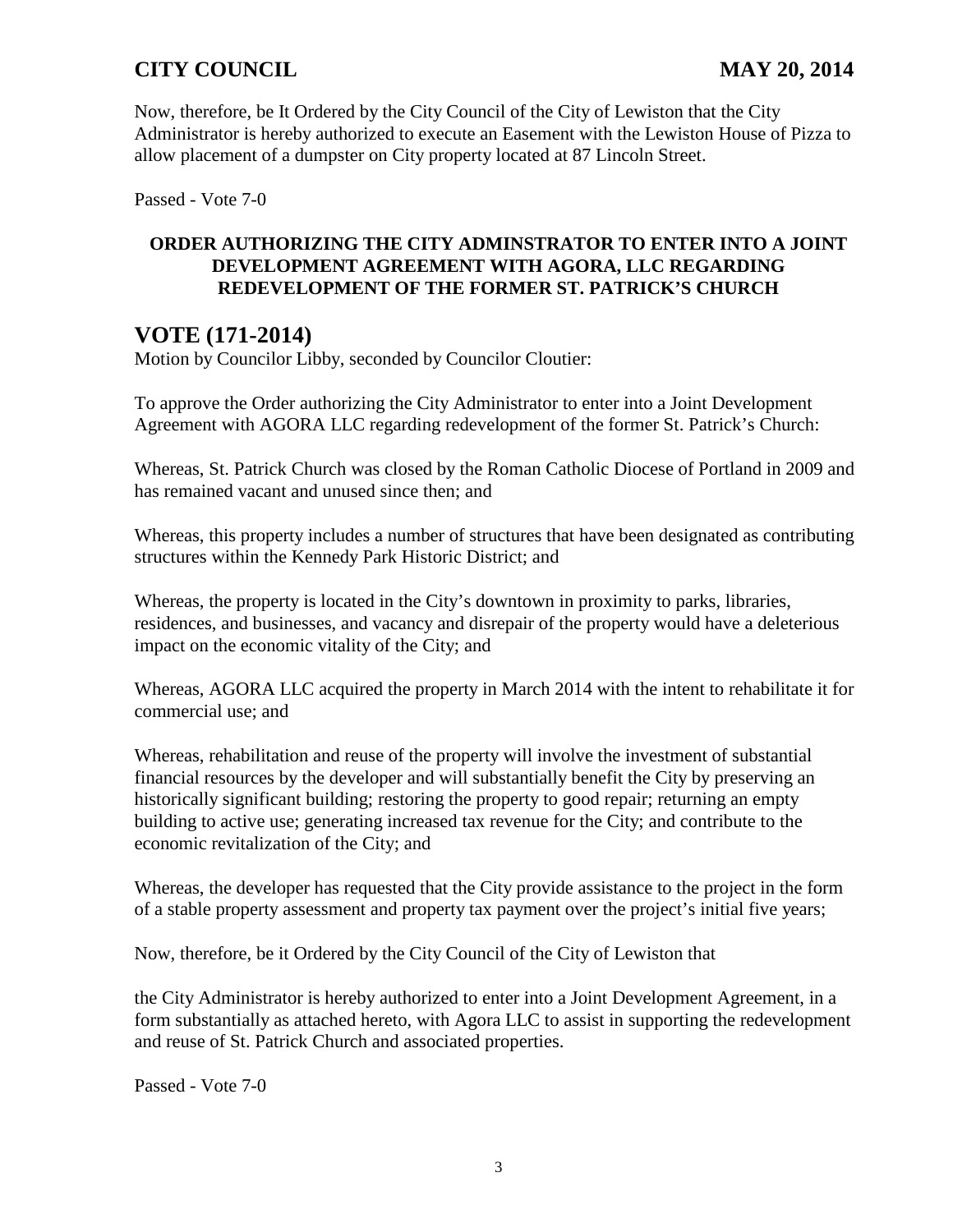#### **PUBLIC HEARING FOR APPROVAL OF OUTDOOR CONCERTS IN CONJUNCTION WITH THE GREAT FALLS BREWFEST AT SIMARD PAYNE PARK**

Mayor Macdonald opened the public hearing to receive citizen input and comment. No members of the public spoke for or against this item. The Mayor then closed the hearing.

# **VOTE (172-2014)**

Motion by Councilor Lachance, seconded by Councilor Christ:

To conduct a public hearing on an application from Baxter Brewing Company for the outdoor music concerts to be held at Simard Payne Park on Saturday, June 21, and to authorize a permit for an Outdoor Entertainment Event, as required by the City Code of Ordinances, Chapter 10, Article 1, Section 10-3, to Baxter Brewing Company for the outdoor concerts, contingent upon positive recommendations from the Recreation Department, Police Department, Fire Department, Code/Land Use Officer and Code/Health Officer regarding compliance with all regulations, and compliance with all City ordinances. Passed - Vote 7-0

#### **PUBLIC HEARING AND FIRST PASSAGE FOR AN AMENDMENT TO THE CONDITIONAL REZONING AGREEMENT FOR 33 ROGER STREET**

Mayor Macdonald opened the public hearing to receive citizen input and comment. No members of the public spoke for or against this item. The Mayor then closed the hearing.

# **VOTE (173-2014)**

Motion by Councilor Cayer, seconded by Councilor Christ:

To approve first passage for the amendment to the conditional rezoning agreement for the property at 33 Roger Street, to conditionally rezone the property, subject to the conditions defined in the rezoning agreement. Passed – Vote 7-0

#### **ADOPTION OF CITY POLICY REGARDING MULTIFAMILY ENGERY EFFICIENCY LOAN PROGRAM**

## **VOTE (174-2014)**

Motion by Councilor Libby, seconded by Councilor Cayer:

To establish and adopt the City Multifamily Energy Efficiency Loan Program, Policy Manual Number 12-5, as recommended by the City Administrator and Director of Economic and Community Development. Passed - Vote 7-0

#### **FINAL BUDGET PUBLIC HEARING FOR THE FISCAL YEAR 2015 MUNICIPAL BUDGET**

The City Administrator provided background information regarding the development of the budget and the impact this budget will have on city operations and the taxpayers. Mayor Macdonald opened the public hearing to receive citizen input and comment. No members of the public spoke for or against this item. The Mayor then closed the hearing.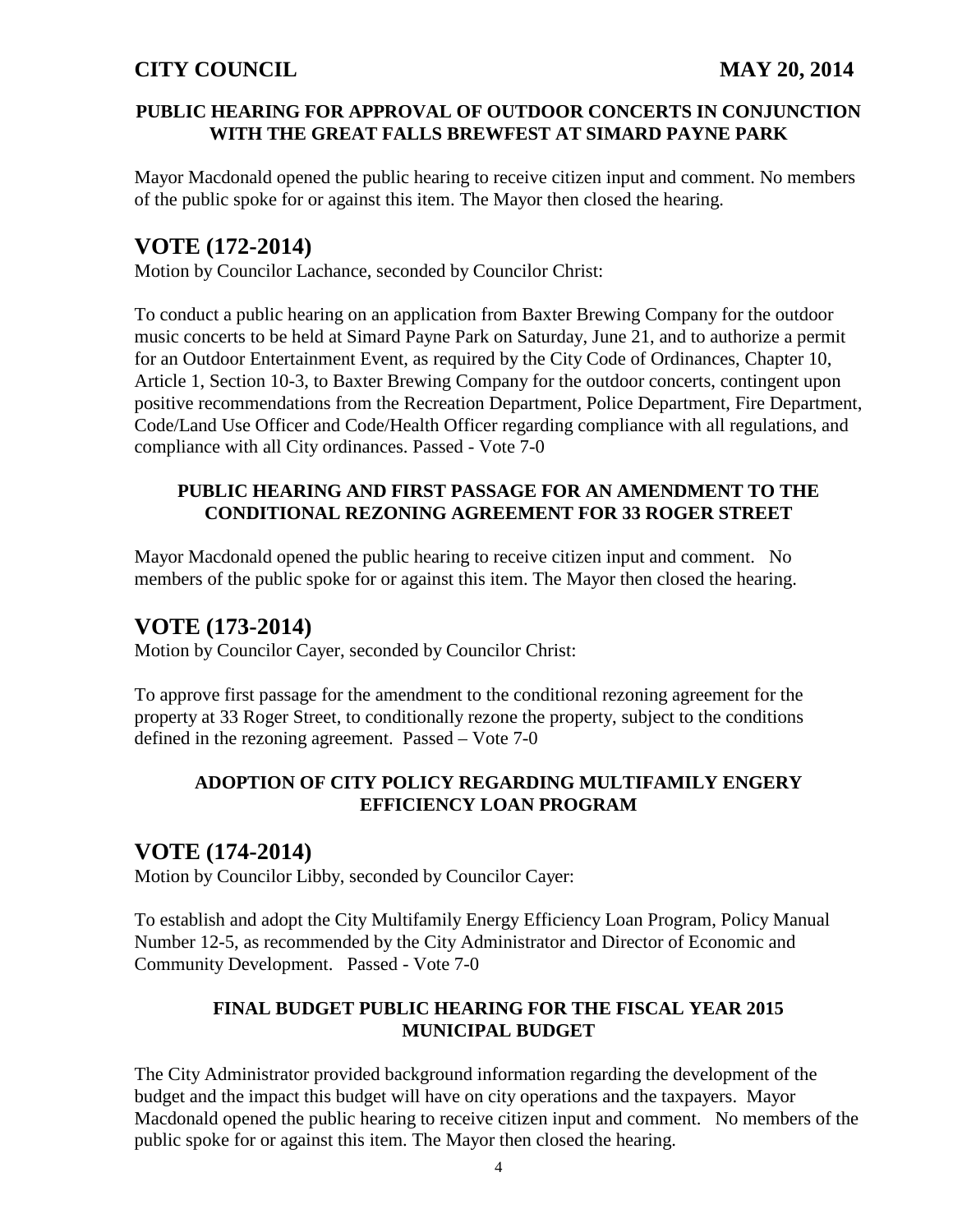#### **RESOLVE APPROVING THE FINAL ADJUSTMENTS TO THE FISCAL YEAR 2015 MUNICIPAL BUDGET**

# **VOTE (175-2014)**

Motion by Councilor Cayer, seconded by Councilor Dubois:

To adopt the Resolve approving the final adjustments to the Fiscal Year 2015 Municipal Budget:

Whereas, in accordance with the Charter, the City Administrator presented his proposed Fiscal Year 2015 budget to the City Council on March 25, 2014; and

Whereas, since then, the City Council has met on numerous occasions to review the various departmental budgets and to discuss changes to the Administrator's proposal; and

Whereas, throughout this process, the City Council has shown support for certain changes and adjustments affecting both the revenue and expenditure budgets; and

Whereas, the overall goals of this effort were to maintain essential public services while reducing the impact of the budget on the taxpayers of the City of Lewiston; and

Whereas, the following summary represents the results of this effort;

Now, therefore, be It Resolved by the City Council of the City of Lewiston that the following Final Budget Adjustments Summary for Fiscal Year 2015, is hereby approved:

| 1  | 41110 | 4028819 | <b>Youth Council</b>          | 450    |
|----|-------|---------|-------------------------------|--------|
| 2  | 41220 | 4035800 | <b>Public Safety Supplies</b> | 250    |
| 3  | 41220 | 4050500 | Office Equipment              | 750    |
| 4  | 41310 | 4015000 | Legal                         | 5,000  |
| 5  | 41410 | 4021500 | Postage                       | 500    |
| 6  | 41410 | 4028800 | Misc. Services                | 200    |
| 7  | 41410 | 4030500 | <b>Office Supplies</b>        | 150    |
| 8  | 41410 | 4039800 | <b>Other Supplies</b>         | 200    |
| 9  | 41410 | 4042000 | Dues                          | 360    |
| 10 | 41440 | 4012500 | <b>Temporary Wages</b>        | 1,500  |
| 11 | 41510 | 4020500 | Printing                      | 715    |
| 12 | 41510 | 4024500 | Subscriptions                 | 50     |
| 13 | 41520 | 4031000 | Printing                      | 150    |
| 14 | 41520 | 4042000 | Dues                          | 185    |
| 15 | 41530 | 4031000 | Printing                      | 150    |
| 16 | 41550 | 4011000 | <b>Salaries</b>               | 18,644 |
| 17 | 41550 | 4012000 | Overtime                      | 200    |
| 18 | 41550 | 4021500 | Postage                       | 709    |
| 19 | 41550 | 4028801 | Lien Recording                | 350    |
| 20 | 41550 | 4042000 | Dues                          | 50     |
| 21 | 41590 | 4027000 | Repair to Equipment           | 1,540  |
| 22 | 41600 | 4020500 | Printing                      | 125    |
|    |       |         |                               |        |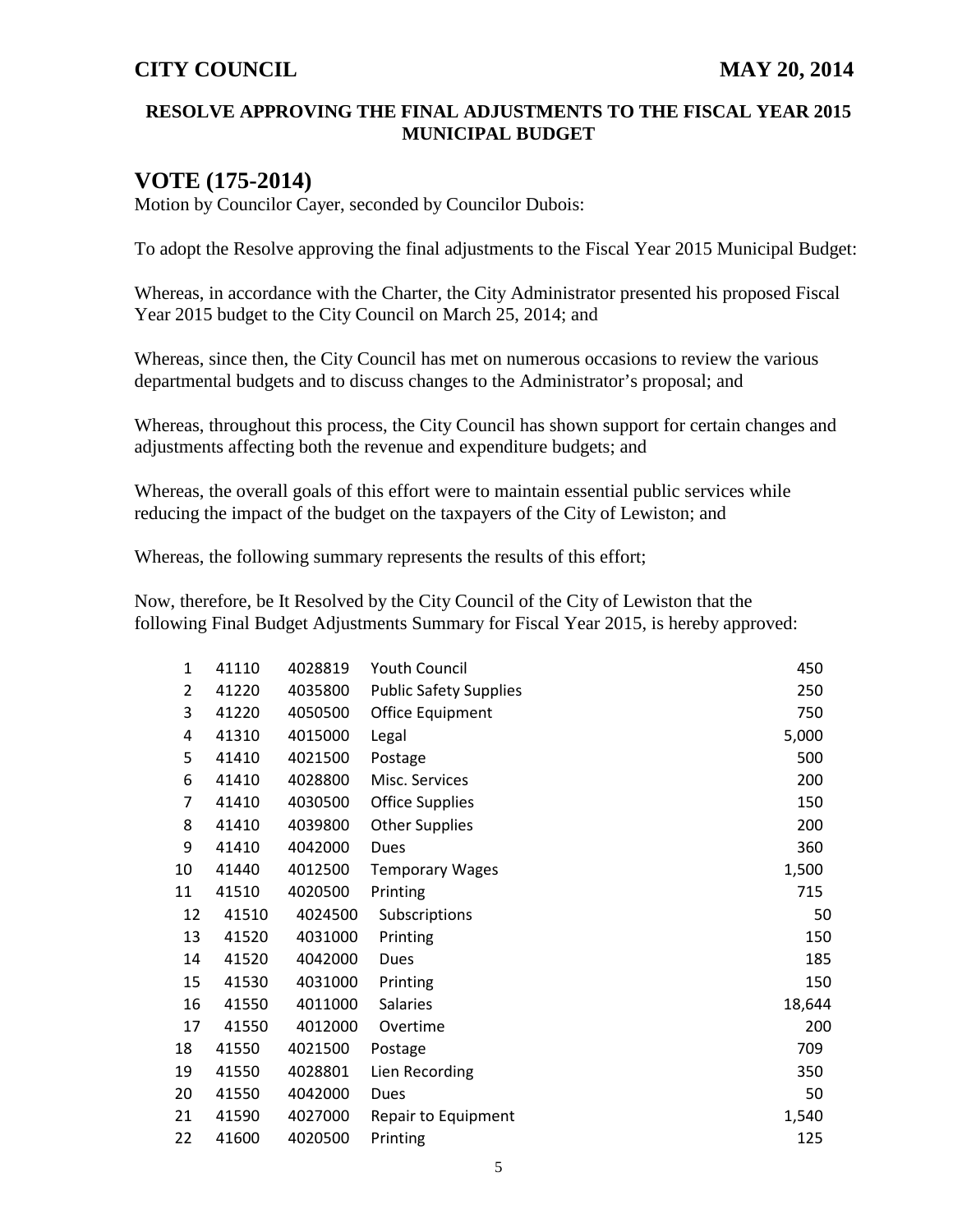| 23 | 41600 | 4050500 | Office Equipment               | 6,900   |
|----|-------|---------|--------------------------------|---------|
| 24 | 41610 | 4011000 | Salaries                       | 7,328   |
| 25 | 41610 | 4042000 | Dues                           | 240     |
| 26 | 41710 | 4021000 | Advertising                    | 450     |
| 27 | 41710 | 4024500 | Subscriptions                  | 525     |
| 28 | 41710 | 4031000 | Printing                       | 200     |
| 29 | 41710 | 4042000 | Dues                           | 200     |
| 30 | 41910 | 4022500 | <b>Utilities</b>               | 1,000   |
| 31 | 41910 | 4058000 | <b>Buildings</b>               | 9,300   |
| 32 | 41930 | 4026100 | <b>Outside Rental</b>          | 3,000   |
| 33 | 41930 | 4027600 | <b>Repairs to Grounds</b>      | 250     |
| 34 | 41940 | 4026100 | <b>Outside Rental</b>          | 1,000   |
| 35 | 41940 | 4027600 | Repairs to Grounds             | 300     |
| 36 | 41950 | 4026100 | <b>Outside Rental</b>          | 1,000   |
| 37 | 41950 | 4027600 | <b>Repairs to Grounds</b>      | 150     |
| 38 | 41960 | 4027600 | <b>Repairs to Grounds</b>      | 200     |
| 39 | 41970 | 4036000 | <b>Small Tools</b>             | 650     |
| 40 | 41970 | 4026100 | <b>Outside Rental</b>          | 1,000   |
| 41 | 41970 | 4027500 | Repairs to Building            | 700     |
| 42 | 41970 | 4027600 | <b>Repairs to Grounds</b>      | 300     |
| 43 | 41970 | 4058000 | <b>Buildings</b>               | 10,000  |
| 44 | 42110 | 4020500 | Printing                       | 100     |
| 45 | 42110 | 4022000 | Telephone                      | 1,080   |
| 46 | 42110 | 4028800 | Misc. Services                 | 150     |
| 47 | 42110 | 4042000 | Dues                           | 240     |
| 48 | 42120 | 4012000 | Overtime                       | 5,000   |
| 49 | 42130 | 4011000 | Salaries                       | 66,839  |
| 50 | 42130 | 4012000 | Overtime                       | (3,500) |
| 51 | 42130 | 4026500 | <b>Repairs to Vehicles</b>     | 2,000   |
| 52 | 42130 | 4028900 | <b>Training</b>                | 7,500   |
| 53 | 42130 | 4034500 | Uniforms                       | 5,250   |
| 54 | 42130 | 4051000 | Vehicles                       | 90,800  |
| 55 | 42160 | 4039800 | <b>Other Supplies</b>          | 400     |
| 56 | 42210 | 4020500 | Printing                       | 100     |
| 57 | 42210 | 4021500 | Postage                        | 100     |
| 58 | 42210 | 4022000 | Telephone                      | 100     |
| 59 | 42210 | 4027000 | Repairs to Equipment           | 100     |
| 60 | 42210 | 4028800 | Misc. Services                 | 250     |
| 61 | 42210 | 4030500 | <b>Office Supplies</b>         | 200     |
| 62 | 42210 | 4042000 | Dues                           | 525     |
| 63 | 42220 | 4028900 | <b>Training</b>                | (4,200) |
| 64 | 42220 | 4032500 | <b>Tires</b>                   | 230     |
| 65 | 42220 | 4034500 | Dept. Apparel                  | 1,600   |
| 66 | 42220 | 4036000 | <b>Small Tools</b>             | 100     |
| 67 | 42220 | 4037500 | <b>Educational Supplies</b>    | 200     |
| 68 | 42220 | 4052500 | <b>Public Safety Equipment</b> | 8,750   |
| 69 | 42230 | 4030500 | <b>Office Supplies</b>         | 150     |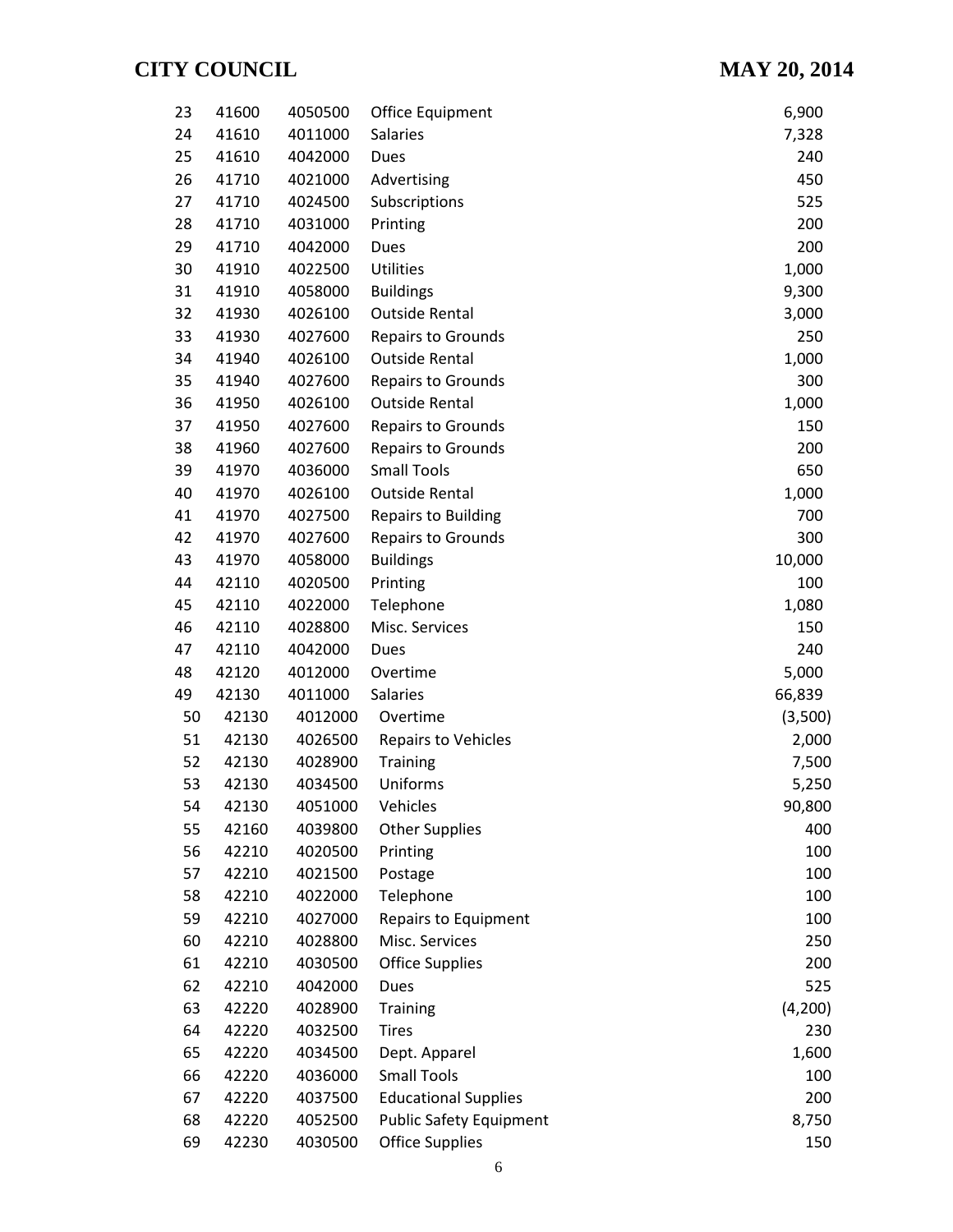| 70  | 42230 | 4032500 | <b>Tires</b>                  | 100    |
|-----|-------|---------|-------------------------------|--------|
| 71  | 42230 | 4038500 | Materials                     | 250    |
| 72  | 42250 | 4020500 | Printing                      | 200    |
| 73  | 42250 | 4032500 | <b>Tires</b>                  | 200    |
| 74  | 42290 | 4024500 | Subscriptions                 | 60     |
| 75  | 42290 | 4026100 | <b>Outside Rental</b>         | 600    |
| 76  | 42290 | 4031500 | Fuel                          | 6,600  |
| 77  | 42290 | 4053000 | Household Equipment           | 1,600  |
| 78  | 42410 | 4020500 | Printing                      | 525    |
| 79  | 42410 | 4024500 | Subscriptions                 | 300    |
| 80  | 42410 | 4028805 | <b>Historic Review</b>        | 150    |
| 81  | 42410 | 4031000 | Printing                      | 1,663  |
| 82  | 42410 | 4036000 | <b>Small Tools</b>            | 150    |
| 83  | 42410 | 4042000 | <b>Dues</b>                   | 393    |
| 84  | 43210 | 4030500 | <b>Office Supplies</b>        | 400    |
| 85  | 43210 | 4042000 | Dues                          | 1,131  |
| 86  | 43210 | 4057000 | <b>Other Betterments</b>      | 2,500  |
| 87  | 43310 | 4012000 | Overtime                      | 675    |
| 88  | 43310 | 4027200 | Repairs to signs              | 1,500  |
| 89  | 43310 | 4027201 | <b>Street Line Painting</b>   | 2,500  |
| 90  | 43310 | 4035800 | <b>Public Safety Supplies</b> | 1,000  |
| 91  | 43310 | 4036000 | <b>Small Tools</b>            | 850    |
| 92  | 43310 | 4038800 | <b>Tarring Materials</b>      | 4,050  |
| 93  | 43310 | 4039800 | <b>Other Supplies</b>         | 500    |
| 94  | 43310 | 4057000 | River Rd. Local Share         | 5,000  |
| 95  | 43310 | 4057003 | Guardrails                    | 1,600  |
| 96  | 43320 | 4011000 | <b>Salaries</b>               | 16,000 |
| 97  | 43320 | 4012000 | Overtime                      | 500    |
| 98  | 43320 | 4026000 | Vehicle Rental                | 18,000 |
| 99  | 43320 | 4036000 | <b>Small Tools</b>            | 350    |
| 100 | 43340 | 4057000 | <b>Other Betterments</b>      | 16,000 |
| 101 | 43380 | 4012000 | Overtime                      | 1,500  |
| 102 | 43380 | 4027000 | Repairs to Equipment          | 100    |
| 103 | 43380 | 4042000 | Dues                          | 250    |
| 104 | 43430 | 4011000 | Salaries                      | 31,075 |
| 105 | 43430 | 4012000 | Overtime                      | 2,427  |
| 106 | 43430 | 4022000 | Telephone                     | 1,200  |
| 107 | 43430 | 4036000 | <b>Small Tools</b>            | 100    |
| 108 | 43510 | 4012000 | Overtime                      | 1,900  |
| 109 | 43510 | 4028800 | Misc. Services                | 1,000  |
| 110 | 43810 | 4020500 | Printing                      | 100    |
| 111 | 43810 | 4028800 | Misc. Services                | 1,350  |
| 112 | 43810 | 4034500 | Dept. Apparel                 | 600    |
| 113 | 43810 | 4039800 | <b>Other Supplies</b>         | 600    |
| 114 | 43920 | 4022500 | <b>Utilities</b>              | 2,728  |
| 115 | 43920 | 4028800 | Misc. Services                | 1,000  |
| 116 | 44210 | 4011000 | Salaries                      | 54,531 |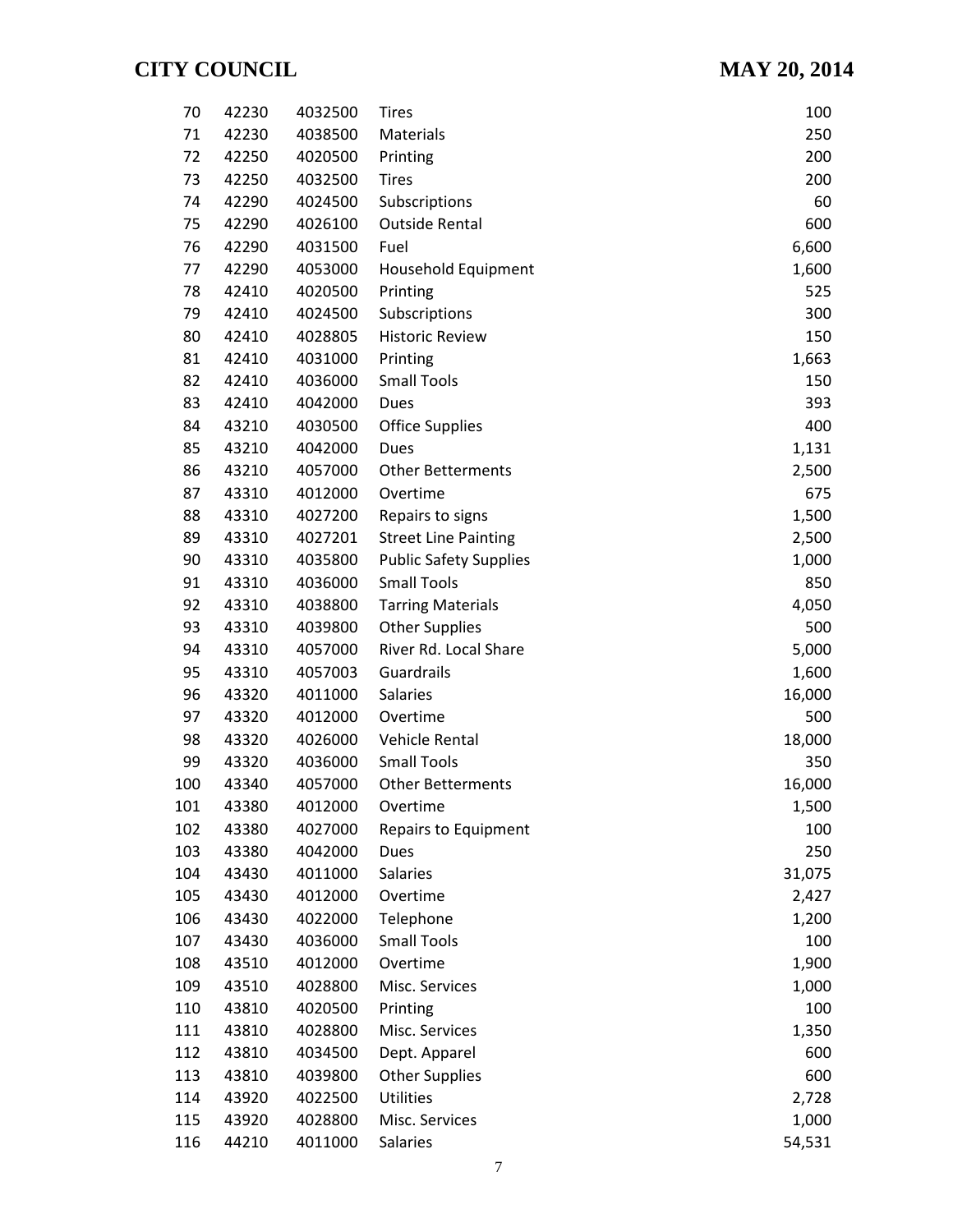| 117 | 44210 | 4020500 | Printing                                          | 100       |
|-----|-------|---------|---------------------------------------------------|-----------|
| 118 | 44250 | 4022500 | Utilities                                         | 15,000    |
| 119 | 44250 | 4033500 | Food                                              | 45,000    |
| 120 | 44250 | 4041000 | Rent                                              | 40,000    |
| 121 | 45110 | 4020500 | Printing                                          | 300       |
| 122 | 45110 | 4024500 | Subscriptions                                     | 150       |
| 123 | 45110 | 4042000 | Dues                                              | 265       |
| 124 | 45190 | 4011000 | <b>Salaries</b>                                   | 3,390     |
| 125 | 45190 | 4027500 | <b>Repairs to Building</b>                        | 3,000     |
| 126 | 45190 | 4039800 | <b>Other Supplies</b>                             | 150       |
| 127 | 45190 | 4058000 | <b>Building &amp; Structures</b>                  | 6,000     |
| 128 | 45510 | 4027000 | Repairs to Equipment                              | 738       |
| 129 | 45510 | 4042000 | Dues                                              | 275       |
| 130 | 45520 | 4020500 | Printing                                          | 440       |
| 131 | 45520 | 4028600 | Microfilm                                         | 2,310     |
| 132 | 45520 | 4037800 | <b>Recreation Supplies</b>                        | 360       |
| 133 | 45520 | 4038201 | Reference Books                                   | 4,760     |
| 134 | 45520 | 4038202 | <b>Nonfiction Books</b>                           | 7,852     |
| 135 | 45520 | 4038203 | <b>Fiction Books</b>                              | 6,460     |
| 135 | 45520 | 4038203 | <b>Fiction Books</b>                              | 6,460     |
| 136 | 45520 | 4038204 | Children's Books                                  | 6,050     |
| 137 | 45520 | 4038205 | Periodicals                                       | 3,600     |
| 138 | 45520 | 4038206 | Paperbacks                                        | 2,556     |
| 139 | 45520 | 4039051 | <b>Children's Visual Aids</b>                     | 1,080     |
| 140 | 45520 | 4039052 | <b>Adult Visual Aids</b>                          | 2,840     |
| 141 | 45530 | 4011000 | <b>Salaries</b>                                   | 25,370    |
| 142 | 45530 | 4012500 | <b>Temporary Wages</b>                            | (16, 770) |
| 143 | 45590 | 4027500 | <b>Repairs to Building</b>                        | 2,500     |
| 144 | 45590 | 4058000 | <b>Building &amp; Structures</b>                  | 28,500    |
| 145 | 48110 | 4049000 | Airport Subsidy                                   | 18,750    |
| 146 | 48120 | 4049000 | <b>Transit Subsidy</b>                            | 25,643    |
| 147 | 48130 | 4043000 | 911 Subsidy                                       | 12,535    |
| 148 | 49210 | 4046004 | Health Insurance                                  | 65,516    |
| 149 | 49210 | 4046005 | <b>Boston Mutual</b>                              | 1,200     |
| 150 | 49210 | 4046012 | Section 125                                       | 677       |
| 151 | 49310 | 4044001 | <b>Maine State Retirement</b>                     | 8,509     |
| 152 | 49310 | 4044003 | <b>City Pension Plan</b>                          | 24,813    |
| 153 | 49310 | 4044004 | Retirement                                        | 11,376    |
| 154 | 49310 | 4044500 | FICA & Medicare                                   | 7,894     |
| 155 | 49310 | 4044600 | Severance Pay                                     | 250,729   |
| 156 | 49410 | 4047000 | <b>Workers Comp</b>                               | 28,295    |
| 157 | 49510 | 4030000 | Donations                                         | 1,955     |
| 158 | 49510 | 4042000 | Dues                                              | 8,226     |
| 159 | 49610 | 4049000 | Tax Sharing - Hydro                               | 3,007     |
| 160 | 49710 | 4011000 | Salaries                                          | 225,700   |
|     |       |         | <b>Total General Fund Expenditure Adjustments</b> | 1,333,894 |
|     |       |         |                                                   |           |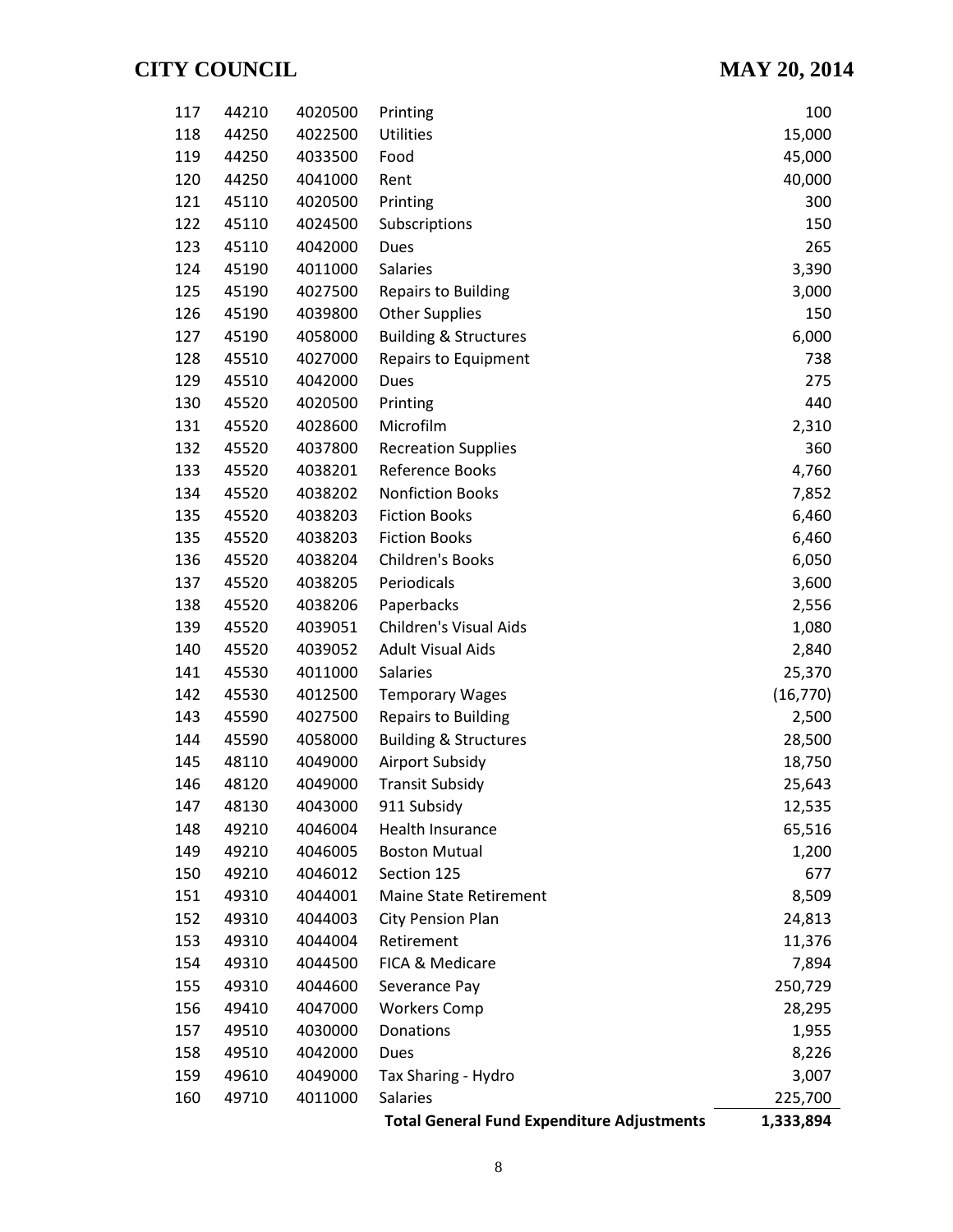| 161 | 44250 | 3342000 | <b>GA Reimbursement</b>                       | (90,000)  |
|-----|-------|---------|-----------------------------------------------|-----------|
| 162 | 41410 | 3212000 | <b>Food Licenses</b>                          | 3,918     |
|     |       |         | <b>Total General Fund Revenue Adjustments</b> | (86,082)  |
|     |       |         |                                               |           |
| 163 | 60100 | 4012000 | Overtime                                      | 3,247     |
| 164 | 60300 | 6062001 | <b>Construction Materials</b>                 | 2,000     |
| 165 | 60300 | 6062001 | <b>Construction Materials</b>                 | 4,000     |
| 166 | 60500 | 6060406 | Training                                      | 200       |
| 167 | 60500 | 6062001 | <b>Materials &amp; Supplies</b>               | 5,000     |
| 168 | 60700 | 4011000 | <b>Salaries</b>                               | 2,731     |
| 169 | 60700 | 6063509 | Communications                                | 360       |
|     |       |         | <b>Total Water Fund Adjustments</b>           | 17,538    |
|     |       |         |                                               |           |
| 170 | 62100 | 4012000 | Overtime                                      | 500       |
| 171 | 62700 | 4011000 | <b>Salaries</b>                               | 2,731     |
| 172 | 62700 | 6063509 | Communications                                | 360       |
|     |       |         | <b>Total Sewer Fund Adjustments</b>           | 3,591     |
|     |       |         |                                               |           |
| 173 | 64100 | 6063101 | Engineering                                   | 750       |
| 174 | 64200 | 6063101 | Engineering                                   | 3,000     |
| 175 | 64700 | 4011000 | <b>Salaries</b>                               | 2,731     |
| 176 | 64850 | 6040301 | Capital Outlay                                | 2,500     |
| 177 | 64500 | 4011000 | <b>Salaries</b>                               | (16,000)  |
| 178 | 64850 | 6040301 | Capital Outlay                                | (26,000)  |
| 179 | 64500 | 4012000 | Overtime                                      | 2,246     |
| 180 | 64500 | 6062001 | Materials & Supplies                          | 12,000    |
| 181 | 64500 | 6064201 | <b>Equipment Rental</b>                       | (8,000)   |
|     |       |         | <b>Total Stormwater Fund Adjustments</b>      | (26, 773) |
|     |       |         |                                               |           |
| 182 | 1110  | 4011000 | <b>Salaries</b>                               | 7,328     |
| 183 | 53180 | 4012000 | Overtime                                      | 1,900     |
| 184 | 59002 | 4012000 | Overtime                                      | 5,000     |
|     |       |         | <b>Total Special Revenue Fund Adjustments</b> | 14,228    |
|     |       |         | <b>Total Adjustments</b>                      | 1,256,396 |
|     |       |         |                                               |           |

Passed - Vote 7-0

#### **ADOPTION OF MUNICIPAL BUDGET APPROPRIATION RESOLVE FOR FISCAL YEAR 2015**

# **VOTE (176-2014)**

Motion by Councilor Cayer, seconded by Councilor Christ:

To approve the Municipal Budget Appropriation Resolve for Fiscal Year 2015: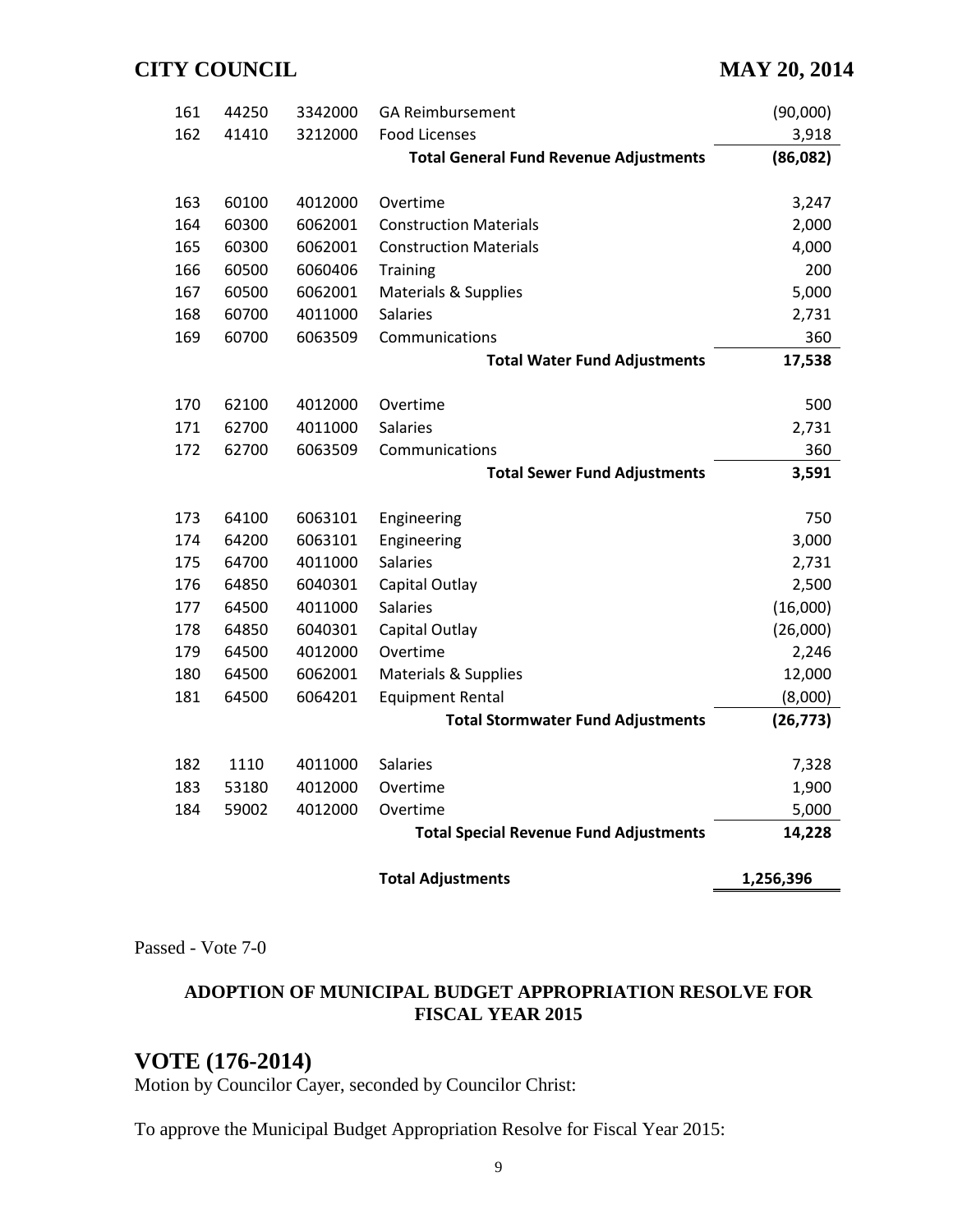Be It Resolved by the City Council of the City of Lewiston that the sum of forty-two million eight hundred seventy-nine thousand and forty-eight dollars (\$42,879,048) is hereby appropriated in the General Fund for the municipal year 2015 in accordance with the schedule of appropriations; and

Be It Further Resolved by the City Council of the City of Lewiston that the following City services have been eliminated or adjusted in the 2015 budget: City Hall public hours have been reduced by one hour and are now 8:30 a.m. to 4:00 p.m.; electrical inspections will not be performed at a time which will require the inspector to incur overtime; and the extended solid waste facility Saturday hours from 12:00 noon to 3:00 p.m. during the summer will be eliminated; and

Be It Further Resolved by the City Council of the City of Lewiston that, in addition to such other revenues as are estimated to be available to meet the above appropriations including the Homestead and Business Equipment Tax Exemption reimbursement, the sum of thirty-one million six hundred forty-three thousand six hundred three dollars (\$31,643,603) be raised by assessment upon the estates of the inhabitants of the City of Lewiston and upon the estates of non-resident proprietors within said City for the present municipal year; and

Be It Further Resolved by the City Council of the City of Lewiston that the sum of eleven million two hundred thirty-five thousand four hundred forty-five dollars (\$11,235,445) be appropriated as non-tax revenues in the General Fund for the municipal year 2015 in accordance with the schedule of appropriations; and

Be It Further Resolved by the City Council of the City of Lewiston that the list of tax assessment upon the estates in Lewiston for all city taxes, together with all assessments and charges made under the provisions of the Maine Revised Statues annotated, Title 30A, Section 3406 and 3442 to 3445 inclusive, and the City's due proportion of the County Tax in the amount of two million two hundred ninety-two thousand two hundred and forty-six dollars (\$2,292,246) for the period of July 1, 2014 through June 30, 2015 shall be committed by the Assessor to the Finance Director and one-half of said taxes shall be due and payable on the 15th day of September 2014 with the remaining one-half of said taxes due and payable on the 16th day of March 2015; and

Be It Further Resolved by the City Council of the City of Lewiston that interest at the maximum State approved rate of 7% per annum for fiscal year 2015 shall be collected on the first half of said taxes from September 16, 2014, if not voluntarily paid to the Finance Director on or before September 15, 2014 and on the second half of said taxes from March 17, 2015, if not voluntarily paid to the Finance Director on or before March 16, 2015; and

Be It Further Resolved by the City Council of the City of Lewiston that in each case, said interest shall be added to and become a part of said taxes; and

Be It Further Resolved by the City Council of the City of Lewiston that the Treasury Manager/Tax Collector is authorized to accept payments of uncommitted taxes and to pay to the taxpayer interest from the date of payment to the commitment date at a rate of 0% and that refunds for overpayments or abatements shall be paid to the taxpayer with interest from the date of payment to the date of abatement or refund, whichever is earlier, at an interest rate of 3.00%; and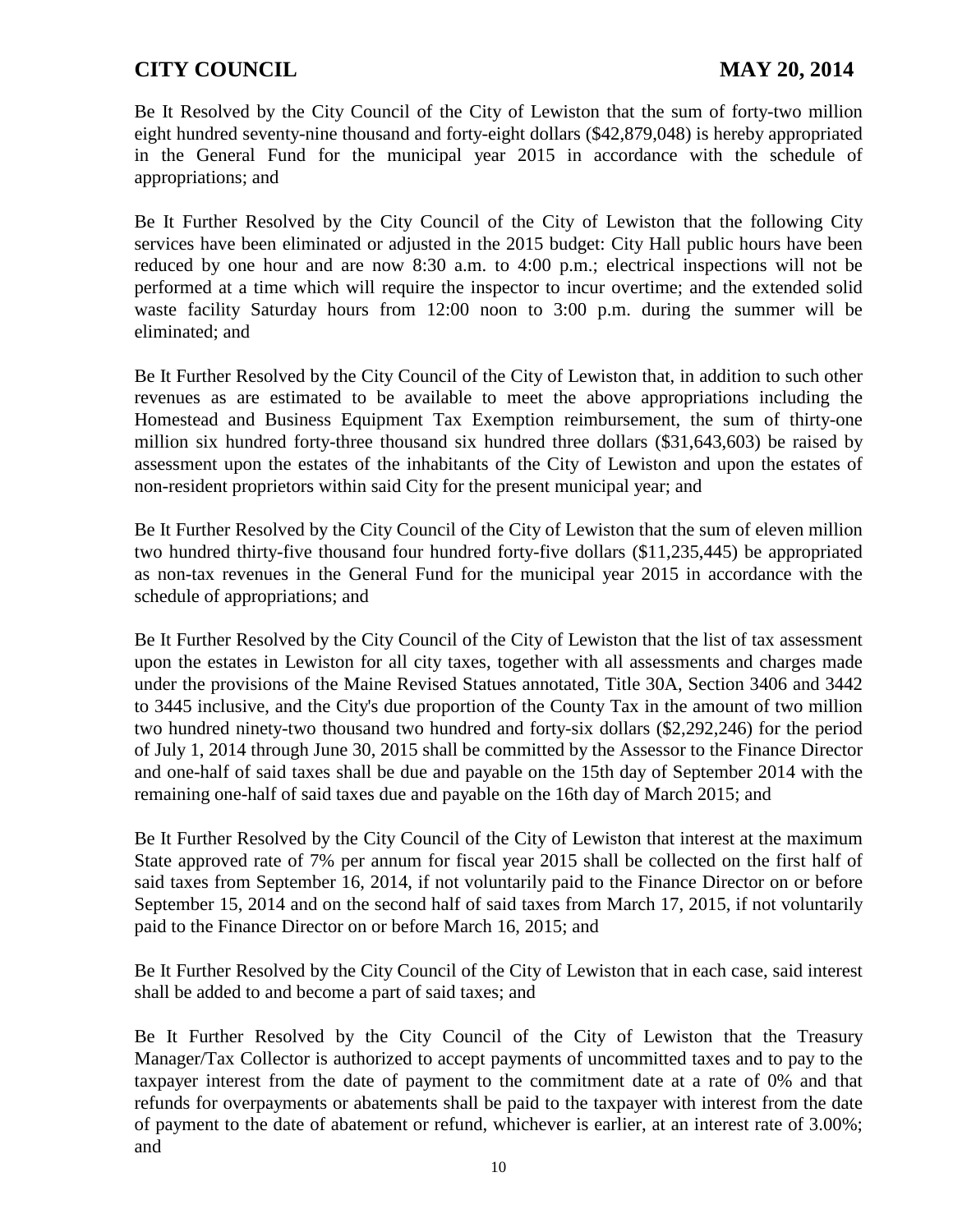Be It Further Resolved by the City Council of the City of Lewiston that the Treasury Manager/Tax Collector shall apply all payments to the oldest balance due to the City on that account regardless of any instructions the customer/taxpayer may give. If, however, a lien has matured, the Treasury Manager/Tax Collector may not accept payment on that account unless a workout agreement is in place or approval has been granted by the Finance Director to accept payment. If a customer/taxpayer has more than one account, any payment shall be applied to the oldest balance due; and

Be It Further Resolved by the City Council of the City of Lewiston that the appropriation for municipal year 2015 for the following Enterprise Funds is hereby authorized and approved: the Water Fund in the amount of \$5,342,896, the Sewer Fund in the amount of \$5,436,946, and the Stormwater Fund in the amount of \$2,720,799; and

Be It Further Resolved by the City Council of the City of Lewiston that the appropriation for municipal year 2015 for the following Special Revenue Funds is hereby authorized and approved: the Walmart Tax Increment Financing Fund in the amount of \$755,236, the Argo Tax Increment Financing Fund in the amount of \$24,622, the Recreation Activity Fund in the amount of \$165,718, the Lewiston Mill Redevelopment fund in the amount of \$453,605, and the Police Drug Forfeiture Fund in the amount of \$59,316; and

Be It Further Resolved by the City Council of the City of Lewiston that the Council hereby formally accepts and appropriates any cash contributions received during this budget year to the appropriate department and purpose for which such contribution has been made and where such contribution is equal to or less than \$10,000; and

Be It Further Resolved by the City Council of the City of Lewiston that the Council hereby formally appropriates any grants from the State of Maine, the Government of the United States of America, or any other organization received during this budget year where such grant is equal to or less than \$25,000, such appropriation to become effective upon formal Council action to accept such grant; and

Be It Further Resolved by the City Council of the City of Lewiston that the Council hereby formally appropriates any insurance proceeds received during this budget year to the appropriate department for the purpose of repairing or replacing the damaged property where such amount is equal to or less than \$50,000, such appropriation to become effective upon receipt of funds; and

Be It Further Resolved by the City Council of the City of Lewiston that the Council hereby formally appropriates any Municipal Garage revenues in excess of the amount expended at the end of the fiscal year to be included in the General Fund Municipal Garage Vehicle Reserve Account; and

Be It Further Resolved by the City Council of the City of Lewiston that an appropriation is authorized from the library's permanent endowment fund in accordance with the recommendation of the Library Board of Trustees and to the extent that the City Administrator determines that such an appropriation is in accordance with existing City and Library policies; and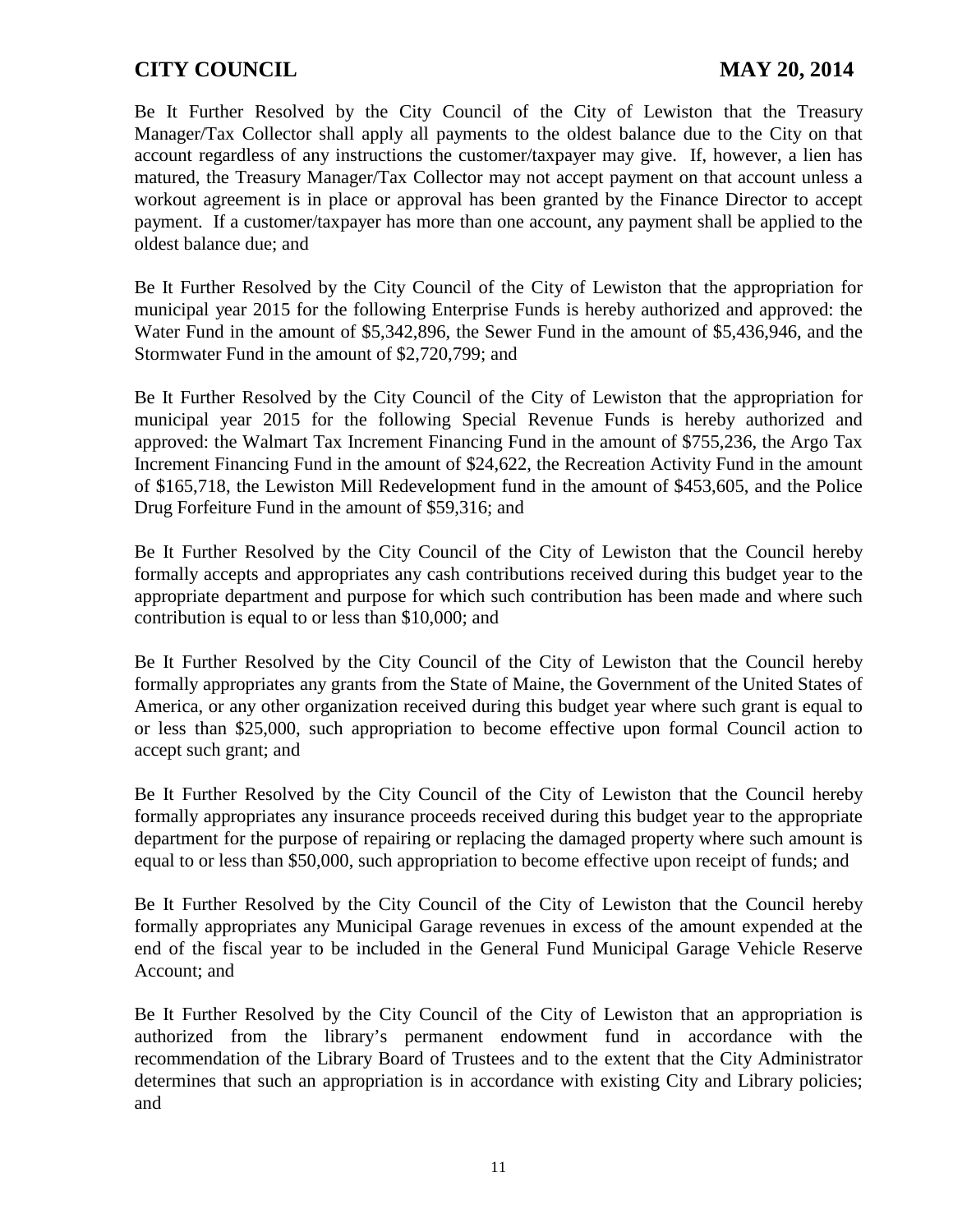Be It Further Resolved by the City Council of the City of Lewiston that an appropriation is authorized to transfer the amount of \$6.62 or the current State reimbursement rate per snowmobile registration to the Hillside Snowmobile Club. Payment will be made annually to the Hillside Snowmobile Club by June 30, 2015; and

Be It Further Resolved by the City Council of the City of Lewiston that an appropriation is authorized to transfer the amount of 20% of the net timber harvesting revenue, if any, to the Community Forestry Fund in accordance with City Ordinance 78-45. Payment will be made annually to the Community Forestry Fund by June 30, 2015; and

Be It Further Resolved by the City Council of the City of Lewiston that the City Administrator is hereby authorized to take such actions and to enter into such agreements as may be necessary to realize the personnel savings required by the Fiscal Year 2015 municipal budget; and

Be It Further Resolved by the City Council of the City of Lewiston that the City Council deems it necessary to adopt a budget which exceeds the percent increase of the Gross National Product-Implicit Price Deflator, and hereby waives the provisions of Section 6.07(h) of the City Charter.

Passed - Vote 7-0

#### **RESOLVE AUTHORIZING THE USE OF \$1,429,062 FROM THE GENERAL FUND UNASSIGNED FUND BALANCE FOR CAPITAL OUTLAY PURCHASES AND OTHER ONE-TIME COSTS**

Councilors asked to have a workshop session in September on road funding issues.

# **VOTE (177-2014)**

Motion by Councilor Libby, seconded by Councilor Cloutier:

To approve the Resolve authorizing the use of \$1,429,062 from the General Fund Unassigned Fund Balance for Capital Outlay purchases and other one-time costs:

Whereas, the City of Lewiston adopted Ordinance 11-05 pertaining to Unassigned Fund Balance and effective on August 18, 2011; and

Whereas, the ordinance establishes an unassigned fund balance floor of 8% and a ceiling of 12% of GAAP revenues including transfers in; and

Whereas, as of June 30, 2013, the City's General Fund Unassigned Fund Balance floor was \$8,259,179 and the ceiling was \$12,388,768; and

Whereas, the City's actual General Fund Unassigned Fund Balance was \$12,937,935 or 12.53% as of June 30, 2013; and

Whereas, the City Council wishes to minimize the tax rate increase needed to balance the fiscal year 2015 budget;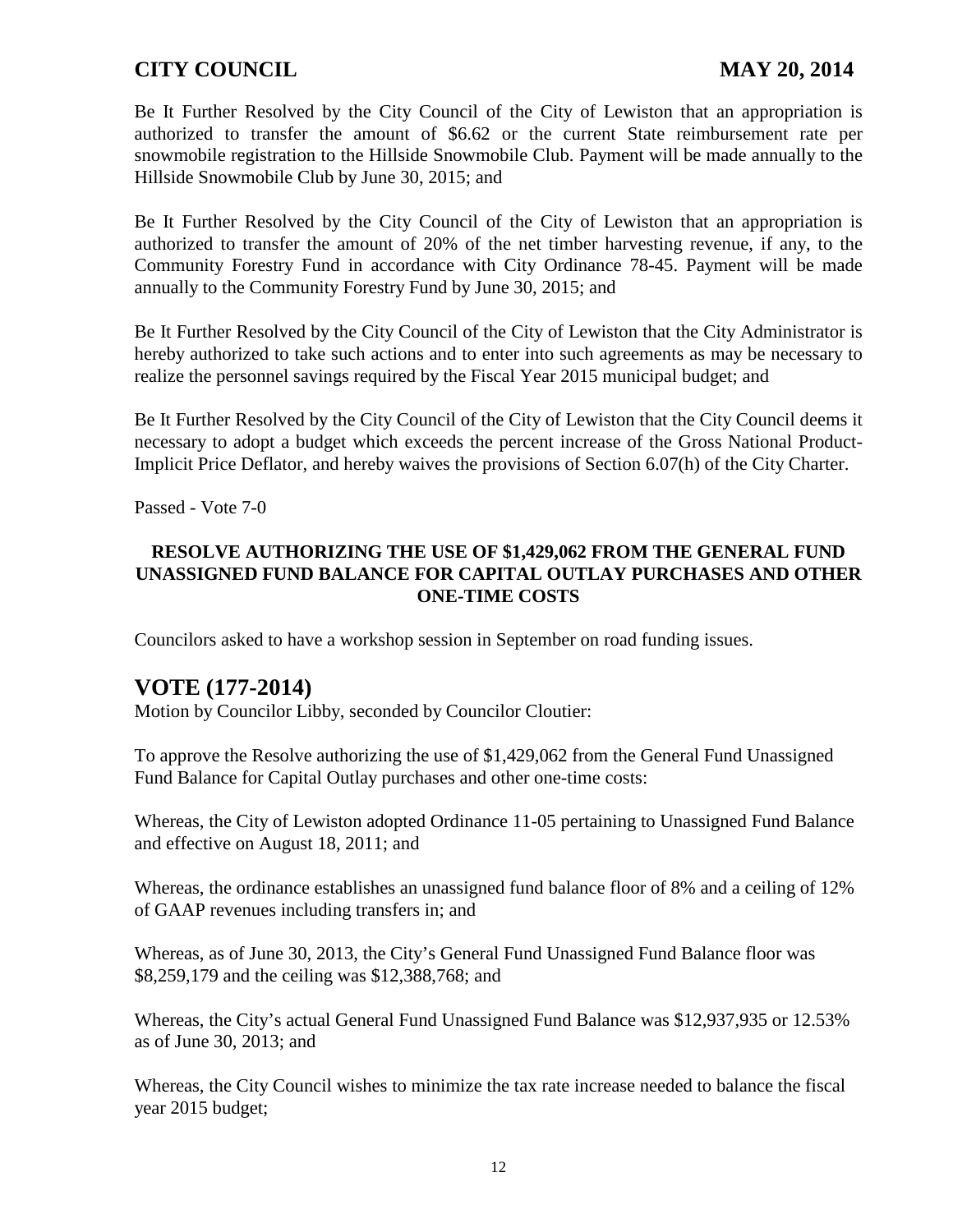Now, therefore, be It Resolved by the City Council of the City of Lewiston that \$1,429,062 of unassigned fund balance is hereby appropriated to purchase the following capital needs:

- the local share of 2 transit buses (\$40,000);
- City Hall roof repair (\$9,300);
- Fire ladder swivel repair (\$25,000);
- Parking Garage LED light replacement program (\$46,700);
- Library Building roof repair (\$28,500);
- 4 police cruisers (\$90,800);
- Fire hose and foam (\$8,750);
- Fire furniture replacement (\$1,300);
- River Road ARTC local share of reconstruction (\$5,000);
- Acquisition/demolition funds (\$200,000);
- River Rd Dark Fiber (\$35,000);
- Municipal garage vehicles (\$696,000); and
- Severance payments (\$242,712)

Passed - Vote 7-0

#### **ORDER AUTHORIZING THE CITY ADMINISTRATOR TO PROVIDE CITY SERVICES AND FUNDING FOR CITY NON-PROFIT ORGANIZATION ACTIVITIES IN ACCORDNANCE WITH THE FY2015 CITY COUNCIL APPROVED LIST**

# **VOTE (178-2014)**

Motion by Councilor Libby, seconded by Councilor Cloutier:

To approve the Order authorizing the City Administrator to provide city services and funding for City Non-Profit Organization Activities in accordance with the FY2015 City Council approved list:

Whereas, the City of Lewiston has a history of providing support services and limited cash contributions for a variety of activities that will enhance our city's quality-of-life and provide certain non-profit organizations a source of revenue to support programming available to eligible Lewiston residents; and

Whereas, the organizations who will receive FY 2015 city support have complied with the application requirements set forth in the "Charitable Organization Support Policy;" and

Whereas, requests for such City support have been reviewed by the City Council as a part of the FY 2015 budget process;

Now, therefore, be it Ordered by the City Council of the City of Lewiston that the City Administrator is authorized to direct city departments to provide applicable city support services and to issue cash payments outlined in the attached "Lewiston Charitable Donations – Summary of Requests for FY 2015", less the \$50 application fee and prorated share of licenses and permits which is included on the summary; and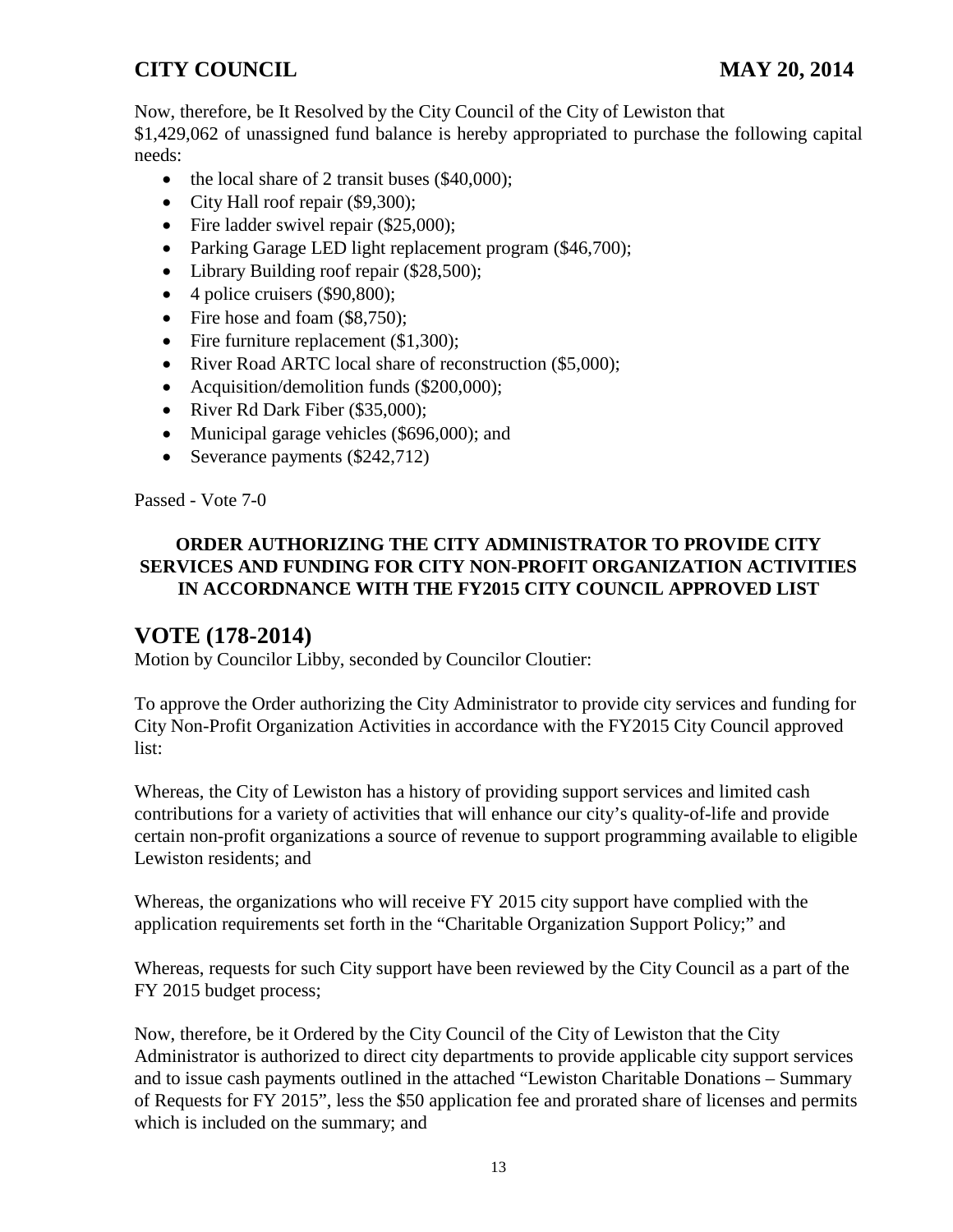Be It Further Ordered that the City Policy restricting the loaning of tables and chairs be waived for Advocates for Children and the Great Falls Balloon Festival.

Passed - Vote 7-0

#### **RESOLVE AUTHORIZING THE USE OF \$2,500 FROM THE FARRAR FUND FOR EXPENSES RELATED TO BASIC NECESSARY SERVICES**

# **VOTE (179-2014)**

Motion by Councilor Cloutier, seconded by Councilor Libby:

To approve the Resolve authorizing the use of up to \$2,500 from the Farrar Fund for the expenses of basic necessary services for Lewiston residents where such costs are not covered by other assistance programs and as determined by the Director of Social Services:

Whereas, the City of Lewiston was left an endowment to provide for medical and dental expenses for needy individuals; and

Whereas, in 2008, the City Council authorized the use of these funds, as determined by the Social Services Director, to provide basic, necessary services to those individuals whose income is no greater than 185% of the federal poverty level; and

Whereas, fund principal in the amount of \$18,551 is to be maintained in perpetuity; and

Whereas, due to the low rate of return on investments, it is anticipated that the demand for service will exceed the adopted procedure of only utilizing the prior year's investment earnings; and

Whereas, the past year's appropriation of \$2,500 is again recommended with additional funding for this amount over and above the interest earned in the prior year coming from interest earnings accumulated and retained over time;

Now, therefore, be It Resolved by the City Council of the City of Lewiston that the Social Services Director is authorized to spend up to \$2,500 from the Farrar Fund, the same amount as last fiscal year.

Passed - Vote 7-0

#### **ORDER AUTHORIZING APPLICATION AND ACCEPTANCE OF FUNDS FROM THE US DEPARTMENT OF JUSTICE – EDWARD BYRNE JUSTICE ASSISTANCE GRANT PROGRAM**

# **VOTE (180-2014)**

Motion by Councilor Dubois, seconded by Councilor Cloutier:

To approve the Order to authorize city staff to apply for and accept funds from the U.S. Department of Justice – Edward Byrne Justice Assistance Grant Program: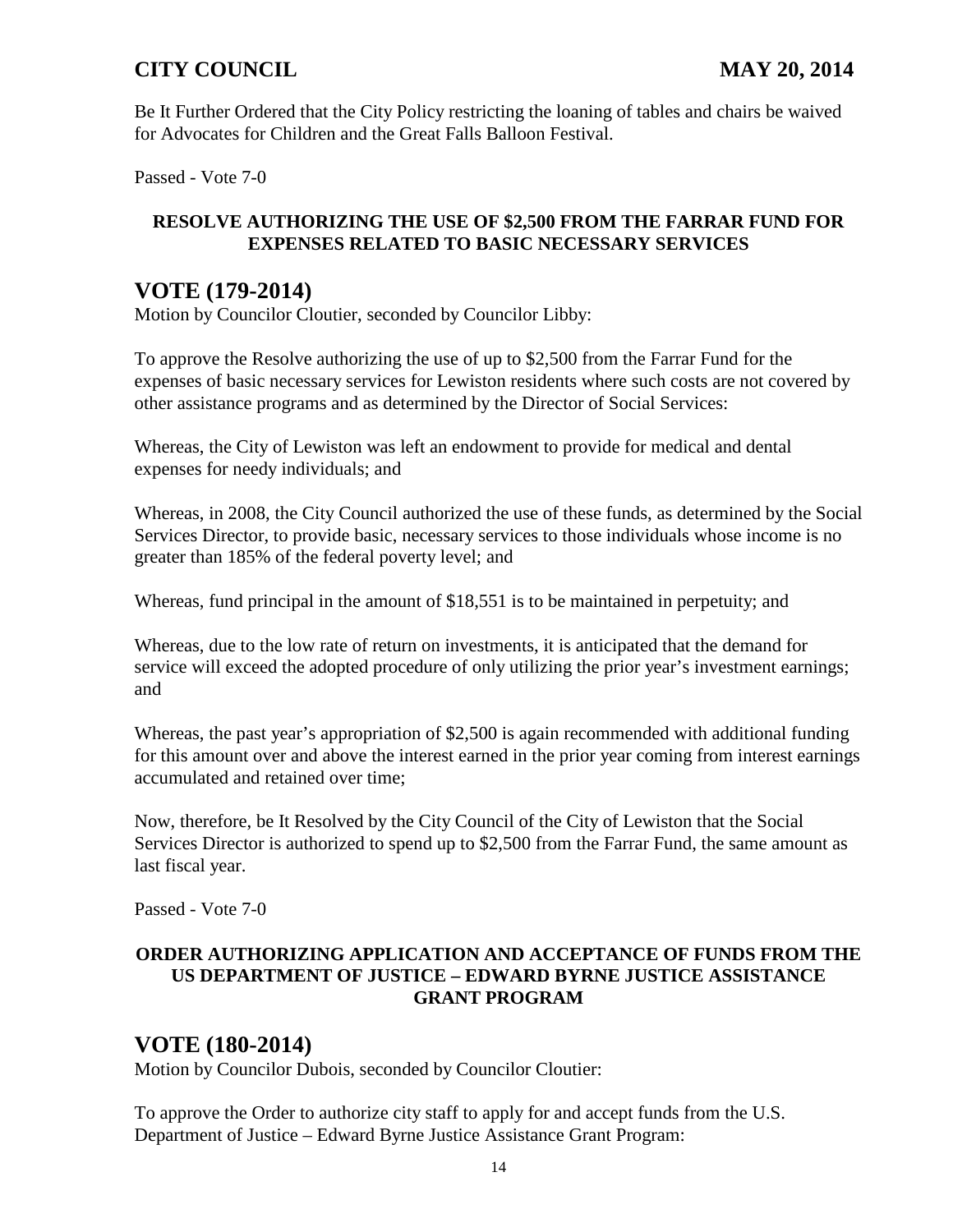Whereas, the Lewiston and Auburn Police Departments are eligible to apply for a joint Byrne Memorial Justice Assistance Grant in the amount of \$48,408; and

Whereas, in order to apply for these funds, the City must accept the funds if they are awarded and provide opportunities for public feedback and the proposed uses of these funds; and

Whereas, the agencies involved will met and discuss how to spend their portions of this grant as outlined in the attached material from the Chief of Police;

Now Therefore, Be It Ordered by the City Council of the City of Lewiston that staff is hereby authorized to apply for and accept funding through the Edward Byrne Memorial Justice Assistance Grant program subsequent to the receipt, if any, of public feedback on the proposed uses of these funds.

Passed - Vote 7-0

#### **CONDEMNATION HEARING FOR THE BUILDING LOCATED AT 28 WAKEFIELD STREET**

David Hediger, Deputy Director of Planning and Code Enforcement, and Tom Maynard, Code Enforcement Officer, provided their professional background credentials regarding their working knowledge of building codes and building safety. Mr. Hediger and Mr. Maynard then reviewed the City's efforts to communicate with the building owners and to work with them to resolve the numerous outstanding safety violations. They then outlined the condition of the building noting it is unsafe for habitation and is a danger to the neighborhood. They also showed photographs documenting the code violations and safety concerns. No Councilors know the property owner. An attorney representing the bank that holds the mortgage was present.

# **VOTE (181-2014)**

Motion by Councilor Cayer, seconded by Councilor Dubois:

With regard to the property at 28 Wakefield Street, to adopt the Findings of Fact, Conclusions of Law and Order of Demolition proposed by the City Planning and Code Enforcement Department, which Order establishes the corrective action to be taken by the property owner and the time frame for taking such action, and which authorizes the City Administrator to take such corrective action if the property owner fails to do so, and to recoup the City's costs through a special tax or collective action. Passed - Vote 7-0

#### **CONDEMNATION HEARING FOR THE BUILDING LOCATED AT 60 HOWE STREET**

David Hediger, Deputy Director of Planning and Code Enforcement, and Tom Maynard, Code Enforcement Officer, provided their professional background credentials regarding their working knowledge of building codes and building safety. Mr. Hediger and Mr. Maynard then reviewed the City's efforts to communicate with the building owners and to work with them to resolve the numerous outstanding safety violations. They then outlined the condition of the building noting it is unsafe for habitation and is a danger to the neighborhood. They also showed photographs